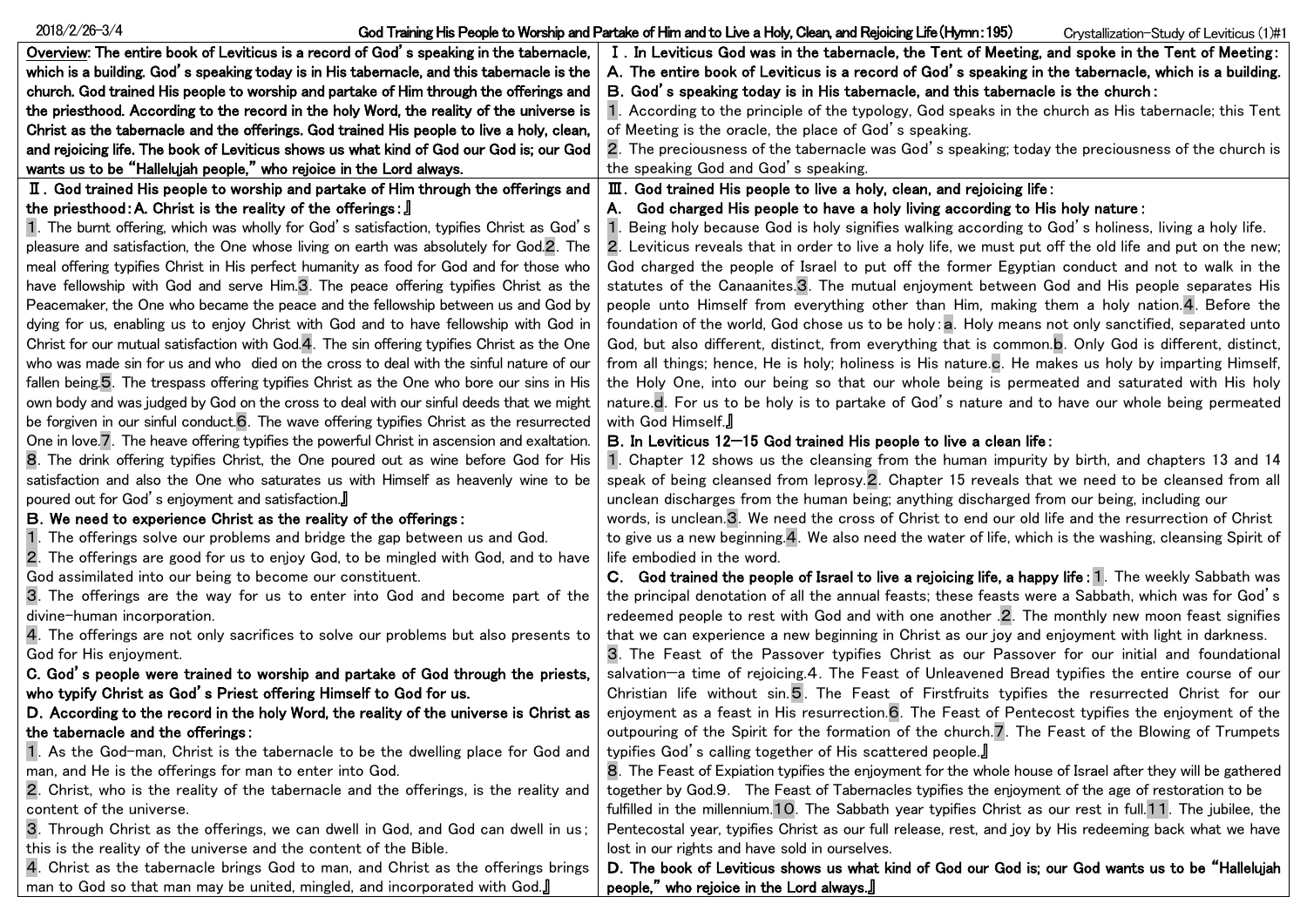Day1: Lev1:1 Then Jehovah called to Moses and spoke to him out of the Tent of Meeting, saying,

27:34 These are the commandments which Jehovah commanded Moses on Mount Sinai for the children of Israel.

John1:14 And the Word became flesh and tabernacled among us (and we beheld His glory, glory as of the only Begotten from the Father), full of grace and reality.

Day2: Heb10:9 He then has said, "Behold, I have come to do Your will." He takes away the first that He may establish the second,

12 But this One, having offered one sacrifice for sins, sat down forever on the right hand of God,

Lev1:3 If his offering is a burnt offering from the herd, he shall present it, a male without blemish; he shall present it at the entrance of the Tent of Meeting, that he may be accepted before Jehovah.

Day3: John1:14 And the Word became flesh and tabernacled among us (and we beheld His glory, glory as of the only Begotten from the Father), full of grace and reality.

29 The next day he saw Jesus coming to him and said, Behold, the Lamb of God, who takes away the sin of the world!

14:20 In that day you will know that I am in My Father, and you in Me, and I in you. Day4:Lev11:44 For I am Jehovah your God. Sanctify yourselves therefore, and be holy, for I am holy. And you shall not defile yourselves with any of the swarming things that move upon the earth.20:7 Sanctify yourselves therefore, and be holy; for I am Jehovah your God. Eph1:4 Even as He chose us in Him before the foundation of the world to be holy and without blemish before Him in love,

Day5:2 Cor5:17 So then if anyone is in Christ, he is a new creation. The old things have passed away; behold, they have become new.

1 Cor5:7 Purge out the old leaven that you may be a new lump, even as you are unleavened; for our Passover, Christ, also has been sacrificed.

Gal2:20 I am crucified with Christ; and it is no longer I who live, but it is Christ who lives in me; and the life which I now live in the flesh I live in faith, the faith of the Son of God, who loved me and gave Himself up for me.

1 Cor15:3 For I delivered to you, first of all, that which also I received, that Christ died for our sins according to the Scriptures;

Day6: Rev20:6 Blessed and holy is he who has part in the first resurrection; over these the second death has no authority, but they will be priests of God and of Christ and will reign with Him for a thousand years. Phi4:4 Rejoice in the Lord always; again I will say, rejoice.

Rev20:4 And I saw thrones, and they sat upon them, and judgment was given to them. And I saw the souls of those who had been beheaded because of the testimony of Jesus and because of the word of God, and of those who had not worshipped the beast nor his image, and had not received the mark on their forehead and on their hand; and they lived and reigned with Christ for a thousand years. 6 Blessed and holy is he who has part in the first resurrection; over these the second death has no authority, but they will be priests of God and of Christ and will reign with Him for a thousand years.

《Composition for prophecy》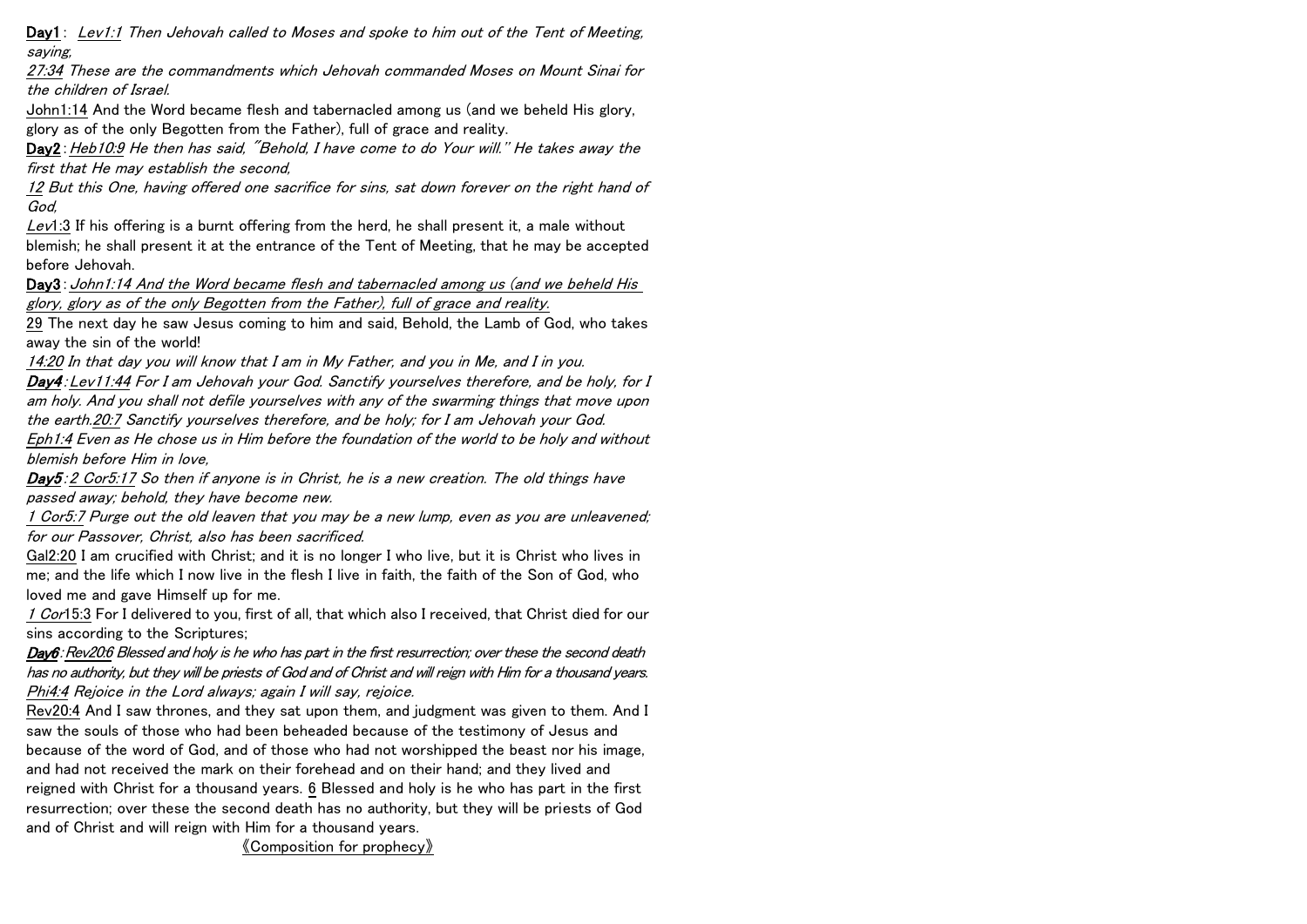Experience $\Omega$ : Experiencing Christ as the reality of offerings in the work life Because of the fall there is a gap between God and man. We need some offerings to bridge the gap, to bring us from the altar into the tabernacle. The main offerings, of course, were the burnt offering, the meal offering, the peace offering, the sin offering, and the trespass offering.... All these offerings are bridges to bring us to the other side, that is, into the tabernacle.

The offerings are presents to God. Every time we come to a meeting, we should sense the sweetness of coming to present dear and precious presents to God for us to enjoy with Him. We should offer Christ to God not merely as the sacrifices for our problems but also as presents to God for His enjoyment and for our enjoyment with Him.

The burnt offering, which was wholly for God's satisfaction, typifies Christ as God's pleasure and satisfaction. When the Lord Jesus was on earth, He made God happy and satisfied Him because He always did God's will and sought His glory.

The peace offering typifies Christ as the Peacemaker. Apart from Christ, we cannot have peace with God or with others. Because there can be no peace in the universe without Christ, we need Him to be our peace offering. Christ has "made peace through the blood of His cross". Now as the fulfillment of the type of the peace offering, Christ is our peace with God and with one another. Through Him and in Him we have peace with God and man.

Christ is also typified by the trespass offering. We are sinful and have many sins and transgressions. God can forgive our sins only through Christ as the trespass offering. On the cross Christ bore all our trespasses before God. He "Himself bore up our sins in His body on the tree"....As the trespass offering He bore our sins.

## For Young Working Saints

In order to enter into the tabernacle, you need to experience, possess, and offer Christ as the offerings. Only Christ as the offering can bring you to the tabernacle which is God's dwelling place. You must experience Christ every day, and come to the meeting, especially the Lord's Table meeting, to offer Christ to God. Once you have this point of view, you realize your work life from Monday to Friday is, in fact, to experience Christ as the reality of the offerings.

You should consider your job given by God's blessing not for yourself but for God, so you should offer it to God. You must not place your job on the position of for the sake of your glory or your enjoyment. Christ lived completely for God. You need to experience and possess Christ as the life which can live absolutely for God, and offer yourself and your job to God. You should experience Christ as the burnt offering in this way every day.

Also, you should have peace with as many people as possible in your office. However, no one can have real peace outside of Christ as the peace offering. Only in Christ, you can have peace with God and with other people. For example, someone does not have a good impression of you so he does not want to talk with you, or he may talk to you with anger when he speaks. In such a situation, you should come to the Lord and confess your shortcomings and weaknesses to cleanse your conscience. And then you enter into Christ to experience Christ as the peacemaker. By experiencing Christ, your inner being will be filled with Christ and adjusted by Christ so that you will be able to know how you should talk with those people. Amen!

Experience $(2)$ : God trains His people to live a holy, clean and rejoicing life In order to live a holy life, Leviticus shows us that we need to put off the old life and put on the new. The people of Israel were charged to put off the former Egyptian conduct.

To be holy is to be separated from everything other than God. It also means to be different, distinct, from all that is not God. Thus, we should not be common but different. In the universe God alone is holy. He is different from everything else and is distinct. Therefore, to be holy means to be one with God. To be sinless or perfect is not the same as being holy. To be holy we need to be one with God because only God is holy.

Leviticus 13 and 14 speak of being cleansed from leprosy. Sins such as fornication, adultery, the worship of idols, stealing, etc., are included in man's leprous situation. Leprosy always comes from rebellion and signifies the serious sin issuing from within man, such as willful sin, presumptuous sin, and opposing God with determination.

Leviticus 15 shows that we need to be cleansed from all unclean discharges from the human being. Anything discharged out of us, including our words, is unclean. This is why we need the cross of Christ to end our old life, and we need the resurrection of Christ to have a new beginning. Also we need the water of life, which is the washing, cleansing Spirit of life embodied in the word. Whenever we come in our spirit to the word, we touch something within the word that washes us.

Our life, the Christian life and the church life, is according to God's good pleasure. The Christian life is a happy life. Many times the New Testament exhorts us to be happy. "Rejoice in the Lord always; again I will say, rejoice" (Phil.4:4). We should be rejoicing day after day, not in ourselves but in the Lord.

## For Junior and Senior High students

God speaks to you and trains you in the church meetings, for you to live a holy, clean and rejoicing life by your experiencing of Christ. You are God's people, and differ from the worldy people. The people of God are under God's training. You need to recognize that in your school life, you are not only under the training of your teachers, but also under God's training. The purpose of this training is for you to experience Christ in your school life, and for you to live a holy, clean, and rejoicing life.

To be holy is to be separated from everything other than God and be sanctified. In the universe God alone is holy. You should enjoy Christ and experience the holy essence of God. You need to get along with your friends, but you should be different and should be distinct. Because you are the holy chosen people of God.

Also you should be a cleansed person. There is the washing water of life in God's Word. The more you exercise your spirit to pray-read the word, the more you will be cleansed. If you do not take a shower every day, your body can not be cleansed, but give off bad smell. Likewise, your mind also must be washed and cleansed everyday with the water of life.

Furthermore, you should live a rejoicing life. You are practicing your church life according to God's good pleasure. Therefore, you can live a rejoicing life in the Lord every day. Hallelujah! Praise the Lord!

Phil. 3:1 Finally, my brothers, rejoice in the Lord.